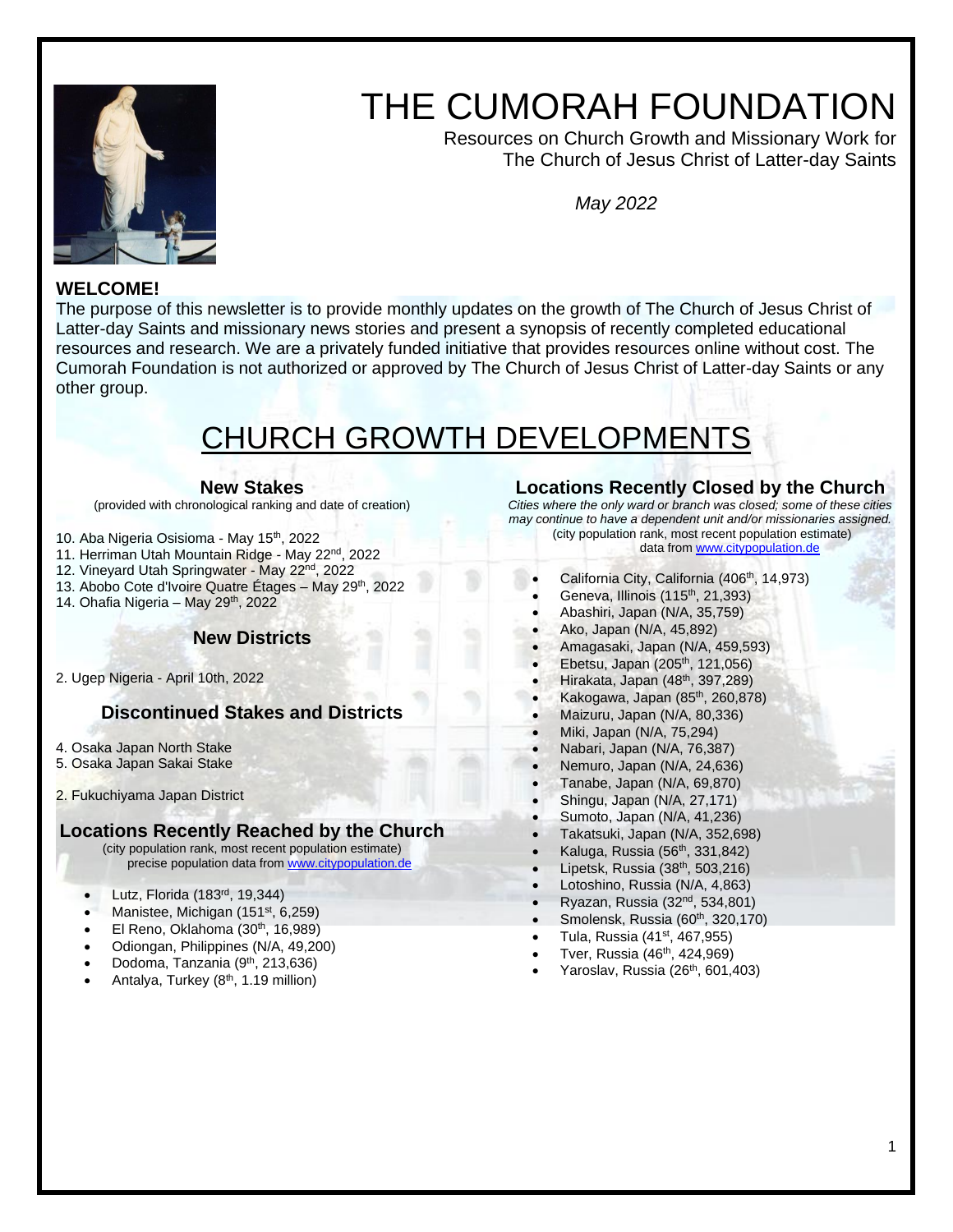# **Church Closes its Only Branches in Eight Russian Cities**

The Church in Russia closed its only branches in eight Russian cities nearby Moscow, including Kaluga, Lipetsk, Lotoshino, Ryazan, Smolensk, Tula, Tver, and Yaroslav, The Church organized its first branches in nearly all these cities between 2001 and 2002. These cities have a combined population of 3.2 million people, or 2.2% of the entire population of Russia. Thus, the closure of the branches of the Church in these cities has decreased the Church's national outreach (defined by cities with an official ward or branch) by 2.2% of what it was previously (approximately 33%). The Church also significantly expanded the geographical boundaries of the Moscow Russia Stake into the areas where these branches were closed to include nearly all regions in the Central Federal District that has a combined population of approximately 39.3 million. This decision was likely due to limited missionary resources to help support these branches that had extremely few active members. For example, some of the branches that closed had less than 10 active members as of 5-7 years ago. Including these cities within the boundaries of the stake may provide for greater Russian leadership support for member groups that probably continue to function in most of these cities.



#### **Fifteenth Stake Created in Abidjan, Cote d'Ivoire**

The Church organized its fifteenth stake in the Abidjan metropolitan area on May 29<sup>th</sup>. The Church in Abidjan organized its first stake 1997. The number of stakes in Abidjan increased to two in 2000, three in 2006, four in 2010, five in 2012, seven in 2014, eight in 2015, 10 in



2016, 12 in 2017, 14 in 2020, and 15 in 2022. Rapid growth occurred in Cote d'Ivoire between 2012 and 2018 as annual membership growth rates exceeded 20% for some years. However, annual membership growth has significantly slowed to 7.1% in 2019 and 8.73% for the two-year period of 2020-2021. Moreover, the Church has also organized only two new wards in Abidjan since 2020. Abidjan is the metropolitan city on the Afro-Eurasian landmass with the most stakes—a considerable accomplishment given the Church has only operated stakes in Abidjan for 25 years.

#### **First Group Created in Tanzanian Capital**



The Church recently organized its first member group in Dodoma—the legislative capital city of Tanzania. Dodoma was the sixth most populous city without a Church presence prior to the organization of the member group. There are now five cities in Tanzania with an official

Church presence: Dar Es Salaam (eight branches), Arusha (three branches), Mwanza (two branches), Moshi (one branch), and Dodoma (one group). The Church in Tanzania reported significant membership growth during the 2020-2021 period, marking the first time rapid membership growth has occurred in Tanzania since the early 2000s (the last time when there were two consecutive years with at least a 10% annual membership growth rate). Returned missionaries report that the creation of a second district in the country in Arusha appears imminent and that there are good prospects for the Dar Es Salaam Tanzania District to become the first stake in the country within the near future. Despite this recent progress, there were only 2,309 Latter-day Saints as of year-end 2021. The estimated population of Tanzania is 63.9 million. Thus, there is only one Latterday Saint per 27,654 people in Tanzania.

#### **Good Attendance at District Conference in Sierra Leone**

The Makeni Sierra Leone district recently had 505 people gathered for the Sunday session of district conference. There are only five branches in the district four of which are located in the city of Makeni. The Church organized its first branch in Makeni in 2013.



The city of Magburaka also pertains to the district where the first branch was organized in 2021.